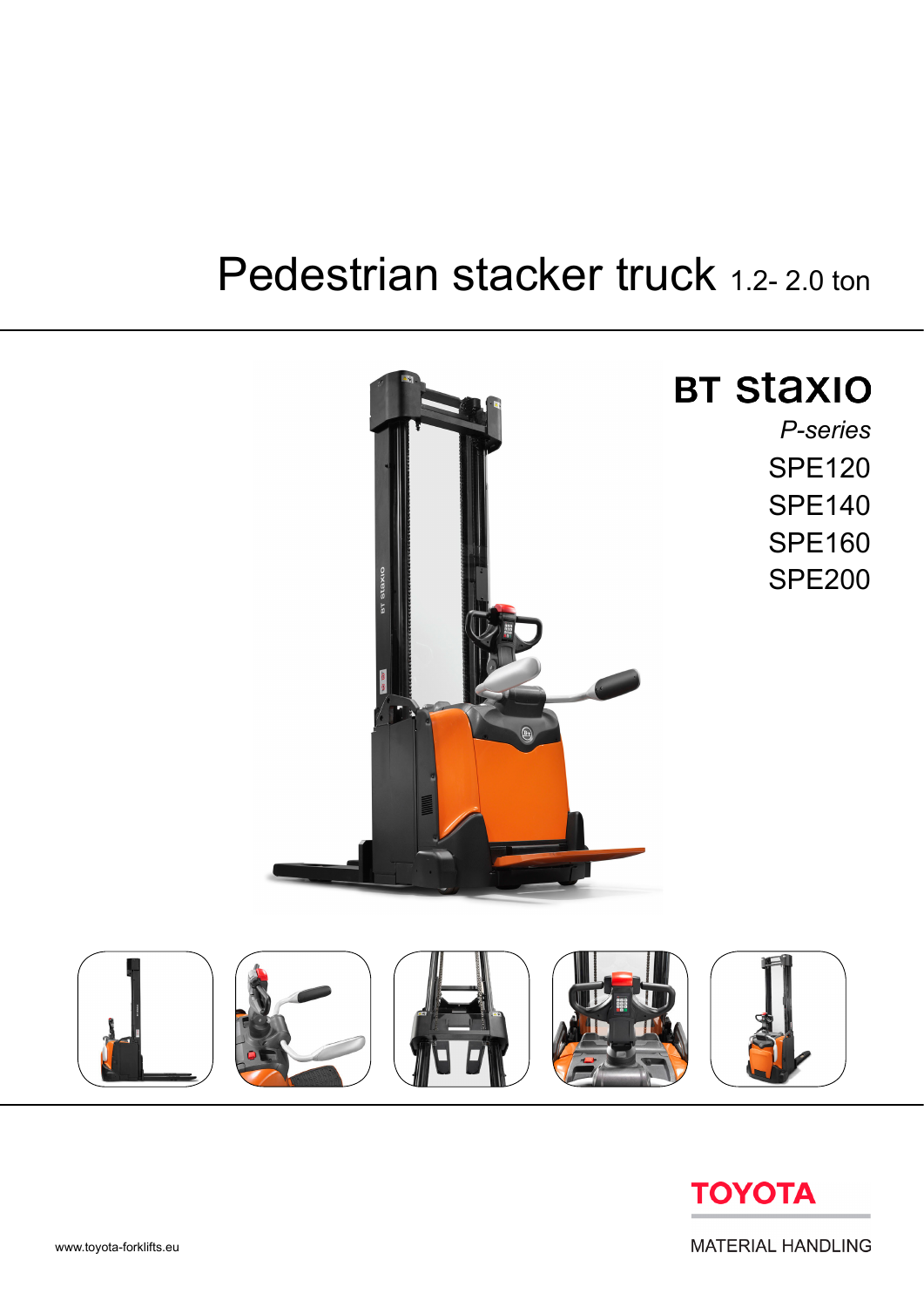### **Pedestrian stacker**

| Specifications    |             |                                                             |                                        |              | <b>SPE120</b>       | <b>SPE140</b>       | <b>SPE160</b>                  | <b>SPE200</b>            |
|-------------------|-------------|-------------------------------------------------------------|----------------------------------------|--------------|---------------------|---------------------|--------------------------------|--------------------------|
|                   | 1.1         | Manufacturer                                                |                                        |              | <b>BT</b>           | BT                  | BT                             | <b>BT</b>                |
|                   | 1.2         | Model                                                       |                                        |              | <b>SPE120</b>       | <b>SPE140</b>       | <b>SPE160</b>                  | <b>SPE200</b>            |
|                   | 1.3         | Drive                                                       |                                        |              | Electric            | Electric            | Electric                       | Electric                 |
|                   | 1.4         | Operator type                                               |                                        |              | Stand on/pedestrian | Stand on/pedestrian | Stand on/pedestrian            | Stand on/pedestrian      |
|                   | 1.5         | Load capacity/rated load                                    | Q                                      | kg           | 1200                | 1400                | 1600                           | 2000                     |
| dentification     | 1.6         | Load center                                                 | $\mathbf{c}$                           | mm           | 600                 | 600                 | 600                            | 600                      |
|                   |             |                                                             |                                        |              | 683                 | 649                 | 649                            | 638                      |
|                   | 1.8         | Load distance, centre of support arm wheel to face of forks | X                                      | mm           |                     |                     |                                |                          |
|                   | 1.9         | Wheelbase                                                   | $\mathsf{v}$                           | mm           | 1355                | 1355                | 1355                           | 1355                     |
|                   | 2.1         | Service weight incl. battery                                |                                        | kg           | 1349                | 1489                | 1489                           | 1691                     |
| Weight            | 2.2         | Axle load, with load, drive/castor/fork wheel               |                                        | kg           | 340/577/432         | 820/214/1855        | 870/172/2047                   | 600/559/2532             |
|                   | 2.3         | Axle load, without load, drive/castor/fork wheel            |                                        | kg           | 480/510/559         | 510/474/505         | 510/474/505                    | 350/752/589              |
|                   | 3.1         | Drive/castor/fork wheel                                     |                                        |              |                     |                     | Friction/Vulkollan®/Vulkollan® |                          |
|                   | 3.2         | Wheel size, front                                           |                                        | mm           | Ø 230               | Ø 230               | Ø 230                          | Ø 230                    |
|                   | 3.3         | Wheel size, rear                                            |                                        | mm           | Ø 85                | Ø 85                | Ø 85                           | Ø 85                     |
| Wheels            | 3.4         | Additional wheel size                                       |                                        | mm           | Ø 125               | Ø 125               | Ø 125                          | Ø 125                    |
|                   | 3.5         | Wheels, number front/rear $(x =$ driven wheels)             |                                        |              | $1x + 2/2$ or 4     | $1x + 2/2$ or 4     | $1x + 2/2$ or 4                | $1x + 2/2$ or 4          |
|                   | 3.6         | Track width, front                                          | $b_{10}$                               | mm           | 585                 | 585                 | 585                            | 585                      |
|                   | 3.7         | Track width, rear                                           | b,                                     | mm           | 390                 | 390                 | 390                            | 390                      |
|                   | 4.2         | Height, mast lowered                                        | h,                                     | mm           | 1995                | 1946                | 1946                           | 1946                     |
|                   | 4.3         | Free lift                                                   | $h_{1}$                                | mm           | 1556                | 1666                | 1666                           | 1566                     |
|                   | 4.4         | Lift                                                        | $h_{\scriptscriptstyle{2}}$            | mm           | 4060                | 4060                | 4060                           | 3960                     |
|                   |             | Lift height                                                 | $h_{23}$                               | mm           | 4150                | 4150                | 4150                           | 4050                     |
|                   | 4.5         | Height, mast extended                                       | $h_a$                                  | mm           | 4657                | 5056                | 5056                           | 5056                     |
|                   | 4.8         | Stand height                                                | h,                                     | mm           | 190                 | 190                 | 190                            | 190                      |
|                   | 4.9         | Height of tiller in drive position, min./max.               |                                        |              |                     |                     |                                |                          |
|                   |             | highest setting                                             | $h_{14}$                               | mm           | 1201/1413           | 1201/1413           | 1201/1413                      | 1201/1413                |
|                   |             | lowest setting                                              |                                        |              | 1101/1313           | 1101/1313           | 1101/1313                      | 1101/1313                |
|                   |             |                                                             | $\mathsf{h}_{\underline{\mathsf{14}}}$ | mm           |                     |                     |                                |                          |
|                   | 4.15        | Height, fork lowered                                        | $h_{13}$                               | mm           | 90                  | 90                  | 90                             | 90                       |
|                   | 4.19        | Overall length                                              |                                        |              |                     |                     |                                |                          |
|                   |             | platform up                                                 |                                        | mm           | 2037                | 2101                | 2101                           | 2113                     |
|                   |             | platform down                                               |                                        | mm           | 2489                | 2563                | 2563                           | 2574                     |
|                   | 4.20        | Length to face of forks                                     |                                        |              |                     |                     |                                |                          |
| <b>Dimensions</b> |             | platform up                                                 | $\mathsf{I}_2$                         | mm           | 887                 | 951                 | 951                            | 963                      |
|                   |             | platform down                                               |                                        | mm           | 1339                | 1413                | 1413                           | 1424                     |
|                   | 4.21        | Overall width                                               | $b_1/b_2$                              | mm           | $790/-$             | 790/-               | $790/-$                        | $790/-$                  |
|                   | 4.22        | Fork dimensions                                             | s/e/l                                  | mm           | 70/180/1150         | 70/180/1150         | 70/180/1150                    | 70/185/1150              |
|                   | 4.25        | Width over forks                                            | b <sub>5</sub>                         | mm           | 570                 | 570                 | 570                            | 575                      |
|                   | 4.32        | Ground clearance, center of wheelbase                       | m <sub>2</sub>                         | mm           | 27,5                | 27,5                | 27,5                           | 27,5                     |
|                   | 4.33        | Aisle width for pallets 1000x1200 crossways                 |                                        |              |                     |                     |                                |                          |
|                   |             | platform up                                                 | $\mathsf{A}_{\mathsf{st}}$             | mm           | 2541                | 2563                | 2563                           | 2570                     |
|                   |             | platform down                                               | $A_{st}$                               | mm           | 2990                | 3012                | 3012                           | 3019                     |
|                   | 4.34        | Aisle width for pallets 800x1200 lengthways                 |                                        |              |                     |                     |                                |                          |
|                   |             | platform up                                                 | $A_{st}$                               | mm           | 2435                | 2462                | 2462                           | 2471                     |
|                   |             | platform down                                               | A <sub>st</sub>                        | mm           | 2884                | 2911                | 2911                           | 2920                     |
|                   | 4.35        | Turning radius                                              |                                        |              |                     |                     |                                |                          |
|                   |             | platform up                                                 | $W_a$                                  | mm           | 1581                | 1581                | 1581                           | 1581                     |
|                   |             | platform down                                               | W.                                     | mm           | 2030                | 2030                | 2030                           | 2030                     |
|                   | 5.1         | Travel speed, with/without load                             |                                        |              |                     |                     |                                |                          |
|                   |             | 6 km/h version                                              |                                        | km/h         | 6,0/6,0             | 6,0/6,0             | 6,0/6,0                        | 6,0/6,0                  |
|                   |             | 8 km/h version                                              |                                        | km/h         | 7,0/8,0             | 7,0/8,0             | 7,0/8,0                        |                          |
|                   |             | 10 km/h version                                             |                                        | km/h         |                     | 9,0/10,0            | 9,0/10,0                       |                          |
|                   | 5.2         | Lift speed, with/without load                               |                                        | m/s          | 0,20/0,36           | 0,17/0,33           | 0.15/0.31                      | 0,13/0,24                |
|                   | 5.3         | Lowering speed, with/without load                           |                                        | m/s          | 0,45/0,45           | 0,45/0,45           | 0,45/0,45                      | 0,38/0,45                |
| Performance data  | 5.8         | Max. gradeability, with/without load 1)                     |                                        | %            | 8/12                | 8/12                | 8/12                           | 8/12                     |
|                   |             | Acceleration time (over 10 m)                               |                                        |              | 5,2                 | 5,3                 | 5,5                            | 6,6                      |
|                   | 5.9<br>5.10 | Service brake                                               |                                        | $\mathsf{s}$ | Electromagnetic     | Electromagnetic     | Electromagnetic                | Electromagnetic          |
|                   |             |                                                             |                                        |              |                     |                     |                                |                          |
|                   | 6.1         | Drive motor rating (S2 60min)                               |                                        |              |                     |                     |                                |                          |
|                   |             | 6 km/h version                                              |                                        | kW           | 1,8                 | 1,8                 | 1,8                            | 1,8                      |
|                   |             | 8 km/h version                                              |                                        | kW           | 1,8                 | 1,8                 | 1,8                            | $\overline{\phantom{0}}$ |
| Electric motor    |             | 10 km/h version                                             |                                        | kW           | -                   | 2,5                 | 2,5                            | $\qquad \qquad -$        |
|                   | 6.2         | Lift motor rating (S3 15%)                                  |                                        | kW           | 3                   | 3                   | 3                              | 3                        |
|                   | 6.4         | Battery voltage, nominal capacity K.                        |                                        | V/Ah         | 24/300              | 24/300              | 24/300                         | 24/300                   |
|                   | 6.5         | Battery weight                                              |                                        | kg           | 195-270             | 195-270             | 195-270                        | 195-270                  |
|                   | 6.6         | Energy consumption acc to VDI cycle                         |                                        | kWh/h        | 1,04                | 1,06                | 1,07                           | 1,06                     |
| <b>Others</b>     | 8.1         | Type of drive control                                       |                                        |              | Variable AC         | Variable AC         | Variable AC                    | Variable AC              |
|                   | 8.4         | Sound level at the driver's ear according to EN 12 053      |                                        | $dB(A)$ 66   |                     | 66                  | 66                             | 67                       |

1) Measured according to company standard.

Data is based on standard truck and small battery.

All data are based on table configuration. Other configurations may give other values.

Truck performance and dimensions are nominal and subject to tolerances.

Toyota Material Handling Manufacturing Sweden AB products and specifications are subject to change without notice.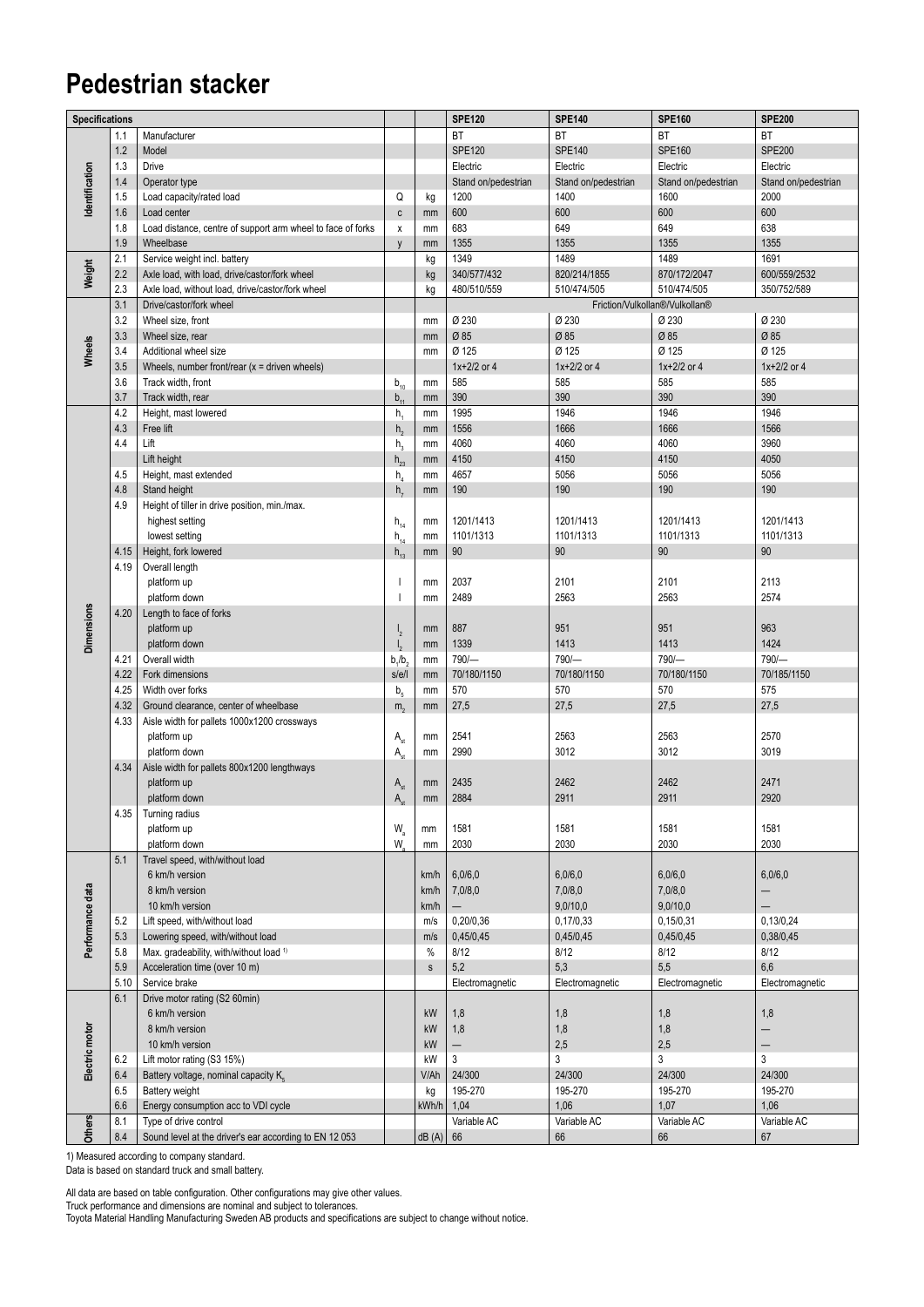## **Battery dependent dimensions**

|                   |                                      |                                 |                | <b>SPE120</b>                                                                                                                                   |          |      |                 | <b>SPE140</b>                     |          |      |                 |          |      | <b>SPE160</b>                                       |        | <b>SPE200</b> |               |                 |        |
|-------------------|--------------------------------------|---------------------------------|----------------|-------------------------------------------------------------------------------------------------------------------------------------------------|----------|------|-----------------|-----------------------------------|----------|------|-----------------|----------|------|-----------------------------------------------------|--------|---------------|---------------|-----------------|--------|
| <b>Dimensions</b> |                                      |                                 |                |                                                                                                                                                 | Lift out |      | <b>Sideways</b> |                                   | Lift out |      | <b>Sideways</b> | Lift out |      | Sideways                                            |        | Lift out      |               | <b>Sideways</b> |        |
|                   |                                      |                                 | <b>Battery</b> |                                                                                                                                                 | Ľ*       | S    | L*              | S                                 | L*       | S    | L*              | S        | L*   | S                                                   | L*     | S             | L*            | S               | L*     |
| 1.9               | Wheelbase                            | $\mathbf{V}$                    | mm             | 1355                                                                                                                                            | 1452     | 1355 | 1452            | 1355                              | 1452     | 1355 | 1452            | 1355     | 1452 | 1355                                                | 1452   | 1355          | 1452          | 1355            | 1452   |
| 4.19              | Overall length                       |                                 |                |                                                                                                                                                 |          |      |                 |                                   |          |      |                 |          |      |                                                     |        |               |               |                 |        |
|                   | platform up                          |                                 | mm             | 2037                                                                                                                                            | 2136     | 2036 | 2136            | 2101                              | 2198     | 2101 | 2198            | 2101     | 2198 | 2101                                                | 2198   | 2113          | 2210          | 2113            | 2210   |
|                   | platform down                        |                                 | mm             | 2489                                                                                                                                            | 2586     | 2489 | 2586            | 2563                              | 2660     | 2563 | 2660            | 2563     | 2660 | 2563                                                | 2660   | 2574          | 2671          | 2574            | 2671   |
| 4.20              | Length to face of forks              |                                 | mm             |                                                                                                                                                 |          |      |                 |                                   |          |      |                 |          |      |                                                     |        |               |               |                 |        |
|                   | platform up                          | ъ,                              | mm             | 887                                                                                                                                             | 986      | 886  | 986             | 951                               | 1048     | 951  | 1048            | 951      | 1048 | 951                                                 | 1048   | 963           | 1060          | 963             | 1060   |
|                   | platform down                        |                                 | mm             | 1339                                                                                                                                            | 1436     | 1339 | 1436            | 1413                              | 1510     | 1413 | 1510            | 1413     | 1510 | 1413                                                | 1510   | 1424          | 1521          | 1424            | 1521   |
| 4.33              | Aisle width for pallets 1000x1200    |                                 |                |                                                                                                                                                 |          |      |                 |                                   |          |      |                 |          |      |                                                     |        |               |               |                 |        |
|                   | crossways                            |                                 |                |                                                                                                                                                 |          |      |                 |                                   |          |      |                 |          |      |                                                     |        |               |               |                 |        |
|                   | platform up                          | $A_{\scriptscriptstyle\alpha}$  | mm             | 2541                                                                                                                                            | 2637     | 2541 | 2637            | 2563                              | 2659     | 2563 | 2659            | 2563     | 2659 | 2563                                                | 2659   | 2570          | 2666          | 2570            | 3174   |
|                   | platform down                        | $A_{\scriptscriptstyle\rm ext}$ | mm             | 2990                                                                                                                                            | 3086     | 2990 | 3086            | 3012                              | 3108     | 3012 | 3108            | 3012     | 3108 | 3012                                                | 3108   | 3019          | 3115          | 3019            | 3115   |
| 4.34              | Aisle width for pallets 800x1200     |                                 |                |                                                                                                                                                 |          |      |                 |                                   |          |      |                 |          |      |                                                     |        |               |               |                 |        |
|                   | lengthways                           |                                 |                |                                                                                                                                                 |          |      |                 |                                   |          |      |                 |          |      |                                                     |        |               |               |                 |        |
|                   | platform up                          | $A_{\scriptscriptstyle\alpha}$  | mm             | 2435                                                                                                                                            | 2531     | 2435 | 2531            | 2462                              | 2558     | 2462 | 2558            | 2462     | 2558 | 2462                                                | 2558   | 2471          | 2567          | 2471            | 2567   |
|                   | platform down                        | $A_{st}$                        | mm             | 2884                                                                                                                                            | 2980     | 2884 | 2980            | 2911                              | 3007     | 2911 | 3007            | 2911     | 3007 | 2911                                                | 3007   | 2920          | 3016          | 2920            | 3016   |
| 4.35              | Turning radius                       |                                 |                |                                                                                                                                                 |          |      |                 |                                   |          |      |                 |          |      |                                                     |        |               |               |                 |        |
|                   | platform up                          | W.                              | mm             | 1581                                                                                                                                            | 1677     | 1581 | 1677            | 1581                              | 1677     | 1581 | 1677            | 1581     | 1677 | 1581                                                | 1677   | 1581          | 1677          | 1581            | 1677   |
|                   | platform down                        | W.                              | mm             | 2030                                                                                                                                            | 2126     | 2030 | 2126            | 2030                              | 2126     | 2030 | 2126            | 2030     | 2126 | 2030                                                | 2126   | 2030          | 2126          | 2030            | 2126   |
| 6.4               | Battery voltage, nominal capacity K. |                                 | V/Ah           | 24/300                                                                                                                                          |          |      |                 | 24/500   24/300   24/500   24/300 |          |      |                 |          |      | 24/500   24/300   24/500   24/300   24/500   24/300 | 24/500 | 24/300        | 24/500 24/300 |                 | 24/500 |
| 6.5               | Battery weight, min.-max.            |                                 | ka             | 195-310 345-405 195-300 345-405 195-310 345-405 195-310 345-405 195-310 345-405 195-310 345-405 195-310 345-405 195-310 345-405 195-310 345-405 |          |      |                 |                                   |          |      |                 |          |      |                                                     |        |               |               |                 |        |

\* DIN battery will give same truck dimensions as for the large battery

#### **Mast dimensions**

| <b>Mast</b>   |                             |                                   |    |      | <b>Duplex Tele Panoramic View</b> |      |      |      |      |      | <b>Duplex HiLo</b> |      |      |      |      |      |      | <b>Triplex HiLo</b> |      |      |      |      |
|---------------|-----------------------------|-----------------------------------|----|------|-----------------------------------|------|------|------|------|------|--------------------|------|------|------|------|------|------|---------------------|------|------|------|------|
|               | $h_{23}$                    | Lift height $(h_{12}+h_{2})$      | mm | 2350 | 2800                              | 3300 | 3700 | 4150 | 2350 | 2500 | 2800               | 3300 | 3700 | 4150 | 3300 | 3700 | 3950 | 4150                | 4500 | 4800 | 5400 | 6000 |
|               | $\Pi_{\alpha}$              | Lift                              | mm | 2260 | 2710                              | 3210 | 3610 | 4060 | 2260 | 2410 | 2710               | 3210 | 3610 | 4060 | 3210 | 3610 | 3860 | 4060                | 4410 | 4710 |      |      |
| <b>SPE120</b> |                             | Height, mast lowered              | mm | 1710 | 1935                              | 2185 | 2385 | 2610 | 1710 | 785  | 1935               | 2185 | 2385 | 2610 | 1712 | 1845 | 1928 | 1995                |      | 2212 |      |      |
|               | $n_{\circ}$                 | Free lift, ground to top of forks | mm | 172  | 172                               | 172  | 172  | 172  | 1282 | 1356 | 1506               | 1756 | 1956 | 2182 | 1274 | 1406 | 1490 | 1556                | 1674 | 1774 |      |      |
|               |                             | Height, mast extended             | mm | 2827 | 3277                              | 3777 | 4177 | 4627 | 2868 | 3018 | 3318               | 3818 | 4218 | 4660 | 3808 | 4207 | 4456 | 4657                | 5008 | 5308 |      |      |
|               | $h_{23}$                    | Lift height $(h_{12}+h_{2})$      | mm | 2350 | 2800                              | 3300 | 3700 | 4150 | 2350 | 2500 | 2800               | 3300 | 3700 | 4150 | 3300 | 3700 | 3950 | 4150                | 4500 | 4800 | 5400 | 6000 |
|               | $\mathsf{\Pi}_{\mathtt{Q}}$ | Lift                              | mm | 2260 | 2710                              | 3210 | 3610 | 4060 | 2260 | 2410 | 2710               | 3210 | 3610 | 4060 | 3210 | 3610 | 3860 | 4060                | 4410 | 4710 | 5310 |      |
| SPE140        | h.                          | Height, mast lowered              | mm | 1737 | 1962                              | 2212 | 2412 | 2637 | 1736 | 1811 | 1961               | 221' | 2411 | 2636 | 1662 | 1796 | 1879 | 1946                | 2062 | 2162 | 2362 |      |
|               |                             | Free lift, ground to top of forks | mm |      |                                   |      |      |      | 1256 | 1332 | 1482               | 732  | 1932 | 2156 | 1194 | 1328 | 1410 | 1478                | 594  | 1694 | 1894 |      |
|               | n.                          | Height, mast extended             | mm | 2892 | 3342                              | 3842 | 4242 | 4692 | 2891 | 3041 | 3341               | 3841 | 4241 | 4691 | 3816 | 4218 | 4467 | 4668                | 5016 | 5316 | 5916 |      |
|               | $h_{23}$                    | Lift height $(h_{12}+h_{2})$      | mm | 2350 | 2800                              | 3300 | 3700 | 4150 | 2350 | 2500 | 2800               | 3300 | 3700 | 4150 | 3300 | 3700 | 3950 | 4150                | 4500 | 4800 | 5400 | 6000 |
|               | $\mathsf{\Pi}_{\mathsf{S}}$ | Lift                              | mm | 2260 | 2710                              | 3210 | 3610 | 4060 | 2260 | 2410 | 2710               | 3210 | 3610 | 4060 | 3210 | 3610 | 3860 | 4060                | 4410 | 4710 | 5310 | 5910 |
| SPE160        | n.                          | Height, mast lowered              | mm | 1737 | 1962                              | 2212 | 2412 | 2637 | 1736 | 181  | 196'               | 221  | 241  | 2636 | 1662 | 796  | 1879 | 1946                | 2062 | 2162 | 2362 | 2562 |
|               | n.                          | Free lift, ground to top of forks | mm |      |                                   |      |      |      | 1256 | 1332 | 1482               | 1732 | 1932 | 2156 | 1194 | 1328 | 1410 | 1478                | 1594 | 1694 | 1894 | 2096 |
|               |                             | Height, mast extended             | mm | 2892 | 3342                              | 3842 | 4242 | 4692 | 289' | 3041 | 3341               | 384  | 4241 | 469  | 3816 | 4218 | 4467 | 4668                | 5016 | 5316 | 5916 | 6520 |

| Mast          |              |                                   |    |      |      | <b>Duplex Tele Panoramic View</b> |      |      | <b>Duplex HiLo</b> | <b>Triplex HiLo</b> |      |      |      |      |      |      |      |      |
|---------------|--------------|-----------------------------------|----|------|------|-----------------------------------|------|------|--------------------|---------------------|------|------|------|------|------|------|------|------|
|               | $n_{23}$     | Lift height $(h_{12}+h_{2})$      | mm | 2150 | 2600 | 3100                              | 3500 | 3950 | 2150               | 2300                | 2600 | 3100 | 3500 | 3950 | 3200 | 3600 | 3850 | 4050 |
|               | $\mathbf{L}$ | Lift                              | mm | 2060 | 2510 | 3010                              | 3410 | 3860 | 2060               | 2210                | 2510 | 3010 | 3410 | 3860 | 3110 | 3510 | 3760 | 3960 |
| <b>SPE200</b> | n.           | Height, mast lowered              | mm | 737  | 1962 | 2212                              | 2412 | 2637 | 737                | 1812                | 1962 | 2212 | 2412 | 2637 | 1662 | 1796 | 1879 | 1946 |
|               |              | Free lift, ground to top of forks | mm |      |      |                                   |      |      | '156               | 1232                | 1382 | 1632 | 1832 | 2056 | 1094 | 1228 | 1310 | 1378 |
|               | n.           | Height, mast extended             | mm | 2792 | 3242 | 3742                              | 4142 | 4592 | 2792               | 2942                | 3242 | 3742 | 4142 | 4592 | 3816 | 4218 | 4467 | 4668 |